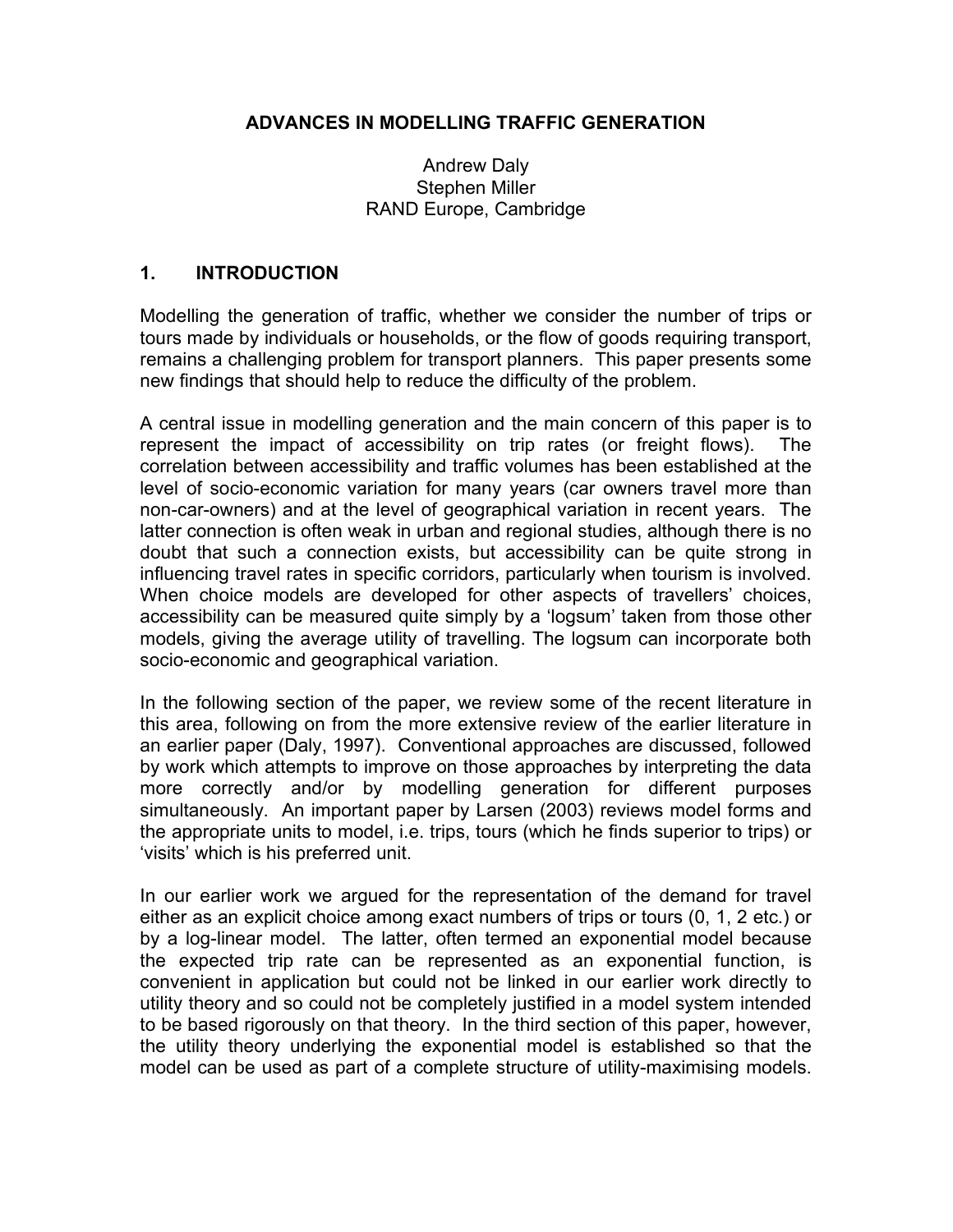However, it is also clear that the exponential model form does not fit observed data well.

A further issue in modelling traffic generation is to establish consumer surplus. If there is an improvement in accessibility (measured by a logsum), then current travellers will get the complete benefit of that change – the logsum can be used as a measure of the benefit they will obtain. But newly generated traffic will also obtain benefit, and, although the 'rule of a half' can be applied to the logsum improvement to obtain an approximation, it is better and simpler to use an exact calculation of the benefit obtained. In Section 4 a very simple but exact surplus measure for the exponential model is derived and it is shown that this has the properties that would be expected.

In the final main section, attention is devoted to the issue of estimation of these models. The difficulty of using stated choice data is discussed and methods are suggested by which these problems can be overcome. Issues arising in the use of revealed preference data are also discussed and recommendations are made for future practice.

# 2. LITERATURE AND CURRENT PRACTICE

Conventional approaches to traffic generation treat the data as resulting from a continuous process and deal with each travel purpose separately. An improvement to this approach may be sought by noting that the numbers of trips people make are whole numbers, not negative: 0, 1, 2 etc.. We can make further progress by observing that in many cases an outbound trip is directly followed by a return trip, so that modelling tours or visits for specific purposes is suggested. To make still further improvements we can consider that there are linkages between purposes, either because the fact that someone is working reduces the time they have for shopping or recreation, or that travel for one purpose opens the possibility of 'trip chaining' to other destinations for the same purpose or for other purposes.

## 2.1 Conventional approaches

In our previous work on this subject (Daly, 1997) we reviewed the then current methods: category analysis and various forms of regression, basing much of our discussion on the second edition of the standard transportation modelling textbook, Ortúzar and Willumsen (1994). Since then, a third edition of that work has appeared, which we can reasonably use to indicate the development in the area in the last decade. For a review of the earlier literature, please see our previous work.

The two new features in Ortúzar and Willumsen (2001, reprinted 2004) are an increased emphasis on the possibility of conducting category analysis at person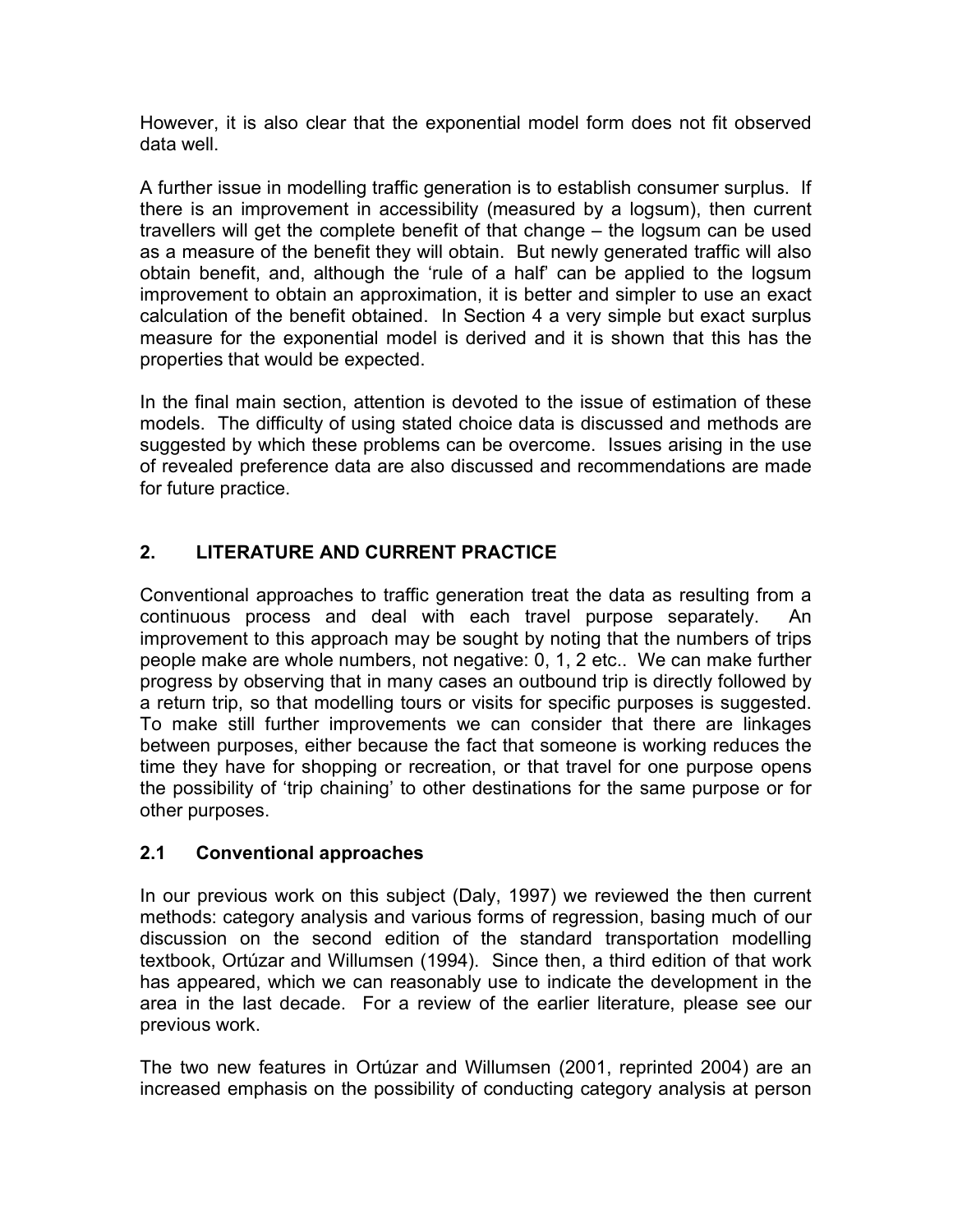level, rather than at household level, and a review of our own work. However, no clear recommendations are made as to which methods should be used in which circumstances. The difficulties of the current standard methods outlined in our previous work remain.

In the UK Government's advice to planners and analysts on appropriate modelling procedures (WebTAG, 2006) the modelling of traffic generation is split into two components. First, growth in traffic due to exogenous forces (population, employment, income, etc.) should be forecast, then changes in the amount of traffic resulting from changes in accessibility should be forecast as changes relative to the central forecasts. No advice is given in WebTAG as to how the central forecasts should be made, but the TEMPRO (2006) forecasts are likely candidates. These forecasts are understood to be based on conventional regression methods.

More extensive advice is given in WebTAG (2006) on changes in traffic levels as a consequence of accessibility changes, suggesting (Document 3.10.3, Appendix 2.1.10) that an exponential form is most suitable in conjunction with other choice models of logit form which would generate accessibility measures of the logsum type. This recommendation essentially follows that of our previous work, which indicated the exponential form as the best when an explicit choice model was not used and that the exponential form and explicit choice model with repeated 'geometric' probabilities were close approximations to each other.

## 2.2 Interpretation of the data

A key issue in the formulation of generation models is whether the dependent variable of the model is interpreted as

- a whole number with some probability or
- a continuous number representing the expectation of the number of trips generated.

The former approach would generally give a more correct interpretation of observed data, while the latter is often more convenient for forecasting. Ideal would be to combine the advantages of both interpretations.

Because of the policy importance of measuring the impact of accessibility on total numbers of trips and the difficulty of estimating that impact, it is essential in the model estimation process to formulate the model optimally for estimation. Conventional approaches (e.g. those outlined in Ortúzar and Willumsen, 1994) have generally not done this and in consequence estimations of the accessibility impact have not been as precise as they might have been. Our previous work therefore focussed on a disaggregate formulation of the model, modelling the probability of choosing among the alternatives 0, 1, 2 .. using repeated binary logit choices as explained in the following section. A key feature of this approach is to note that the choice between 0 and one-or-more tours in a day is of a different type than the subsequent choices, since this choice is whether or not to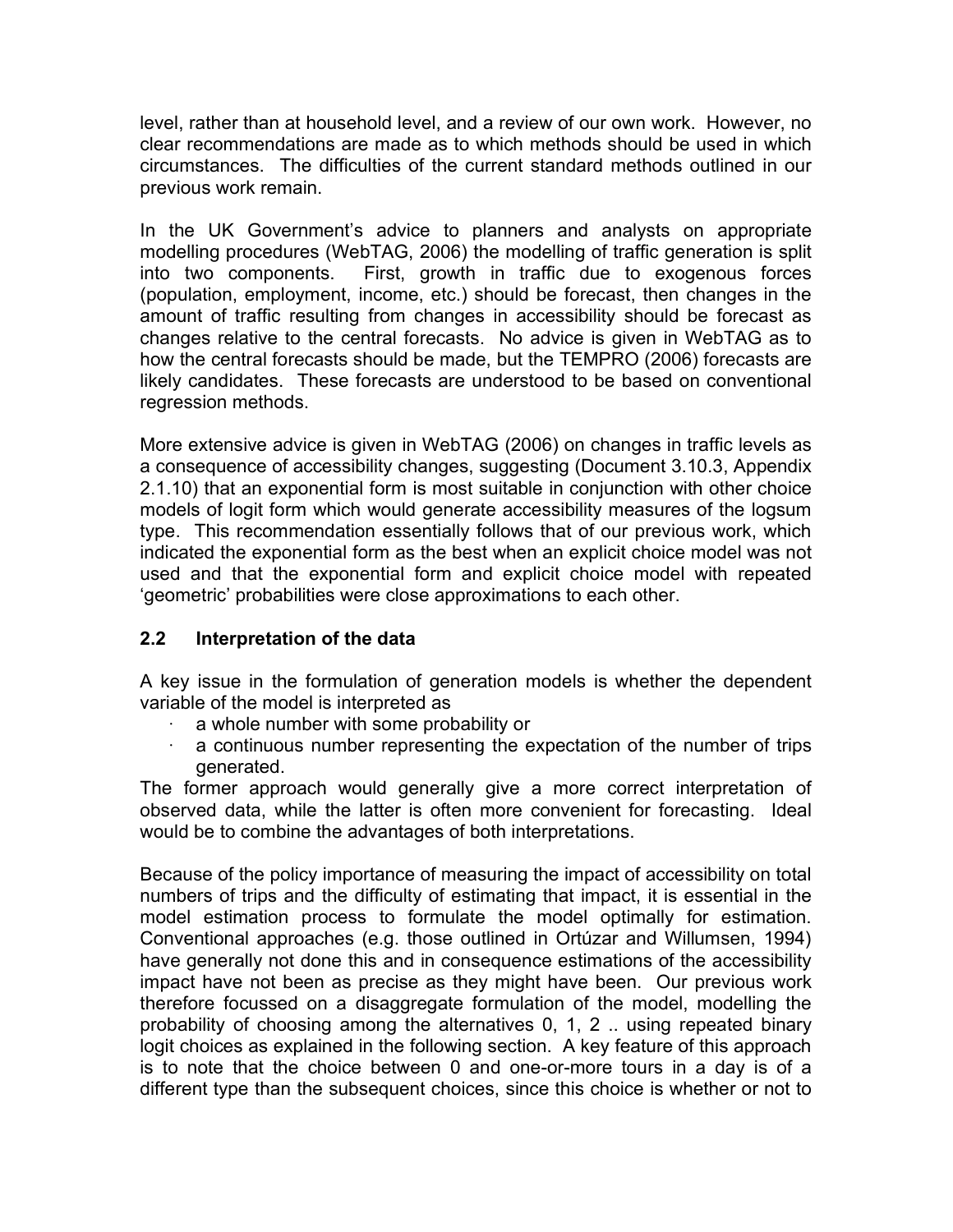participate in an activity in the day, whereas the subsequent choices of 1, 2, 3 etc. tours are about how to organise that participation.

Larsen (2003) discusses possible formulations of a model to address the observations of the numbers of trips, tours or visits made in a fixed period (e.g. a day). After an analysis of Norwegian data he selects visits (what other researchers have termed sojourns) as the unit of study. Larsen also assigns a special role to the choice of zero visits.

Larsen discusses a binomial approach (Bernoulli trials), a structured logit model and a geometric model, before deciding to test Poisson and Logit-Poisson approaches, the latter using a logit model for the choice of whether to make 0 or one-or-more visits, then a Poisson model for the remaining choices. The Logit-Poisson model generally performed better in the Norwegian data he tested, but was not significantly better in all the tests.

## 2.3 Consideration of multiple purposes

Larsen (2003) discusses the interactions of the numbers of visits for different purposes. He speculates that there may be positive or negative correlations and analyses these by looking at the residuals from the single-purpose models. Overall, negative correlation predominates. He gives some interesting speculations as to how this approach might be turned into a complete model, but does not derive a working model with linked purposes.

More detailed modelling of the generation of travel for multiple purposes, often including some treatment of trip chaining, is given in the growing literature on activity analysis. A review of the relevant aspects of the literature to that date was presented in Daly (1997); a further of developments in this literature would be outside the scope of the present paper, which is concerned with improvements to models for a single purpose.

## 3. UTILITY BASIS FOR THE EXPONENTIAL MODEL

Although there are plausible reasons to suppose that alternative theories should be investigated, at present the only consistent basis for the specification of travel demand model systems is given by utility theory. Particularly when a linked system is required, including travel generation along with models of other aspects of travel choice, themselves generally based on the concept of utility maximisation, it is natural to require that generation models should also have that basis.

It is now standard practice that linked model systems, based on logit choice models, should be set up on this utility-maximising basis and using logit-type models (WebTAG, 2006). The key linkage between model components in such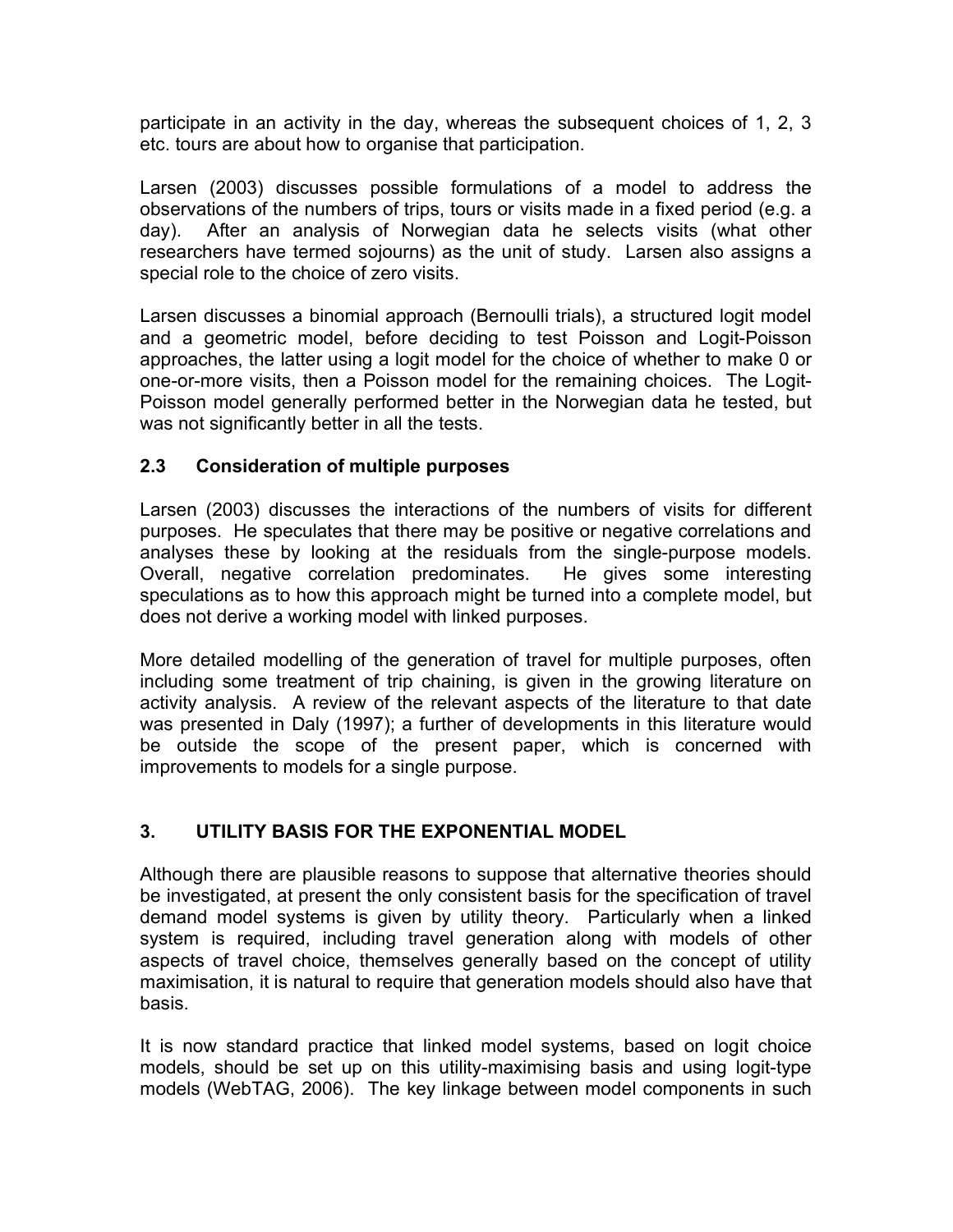systems is the 'logsum' variable, which gives a composite measure of the utility of travel by any member of a choice set and which can be regarded as a measure of accessibility.

Almost all travel demand models have the basic structure of a generative component and a distributive component (van Vuren and Daly, 1996), giving the demand  $T_i$  for alternative j as

 $T_i = \Sigma_S D_s \cdot r_{is}$ 

where  $D_s$  represents the *number* of trips, tours, shipments etc. made by people (or firms) in segment s; s would be defined over geographical zones and socio-economic (or industrial) segments such as car availability, income etc.;

 $r<sub>is</sub>$  gives the choice probability for alternative j for decision makers in segment s.

The key distinction between the two components of the system,  $p$  and  $D$ , are that the probabilities  $r$  are always calculated over explicit alternatives. The  $r$ 's sum to 1. In contrast, the generative model which yields w has no explicit alternative to travel and no explicit ceiling on its value. This is part of the difficulty of modelling generation.

Within the system of sub-models (mode choice, route choice etc.) represented by p, the linkages made by logsum variables are well established. It is natural to think that the linkage to the generation model could also be formed by a logsum. The properties of the logsum in measuring overall utility, which is effectively accessibility, make it natural to use in that context.

## 3.1 Basing trip generation on utility theory

It is required, therefore to find a formulation of the generation model that can accept an input of accessibility, in the form of a logsum, to give a completely linked model system.

In our previous work we showed how this could be achieved in the form of a model comprising two components, designed to take account of the difference in nature of the decision to make the first tour (or visit) for a given purpose in the day and the decision to make multiple tours:

- a model of the choice between making zero and one-or-more tours;
- a model of the choice of making at least one further tour, given that a positive number of tours has been made.

By using binary logit models for these choices it is possible to include the accessibility logsum in the utility of the more-travel alternative with confidence that the utility of each additional tour is being represented in a reasonable way.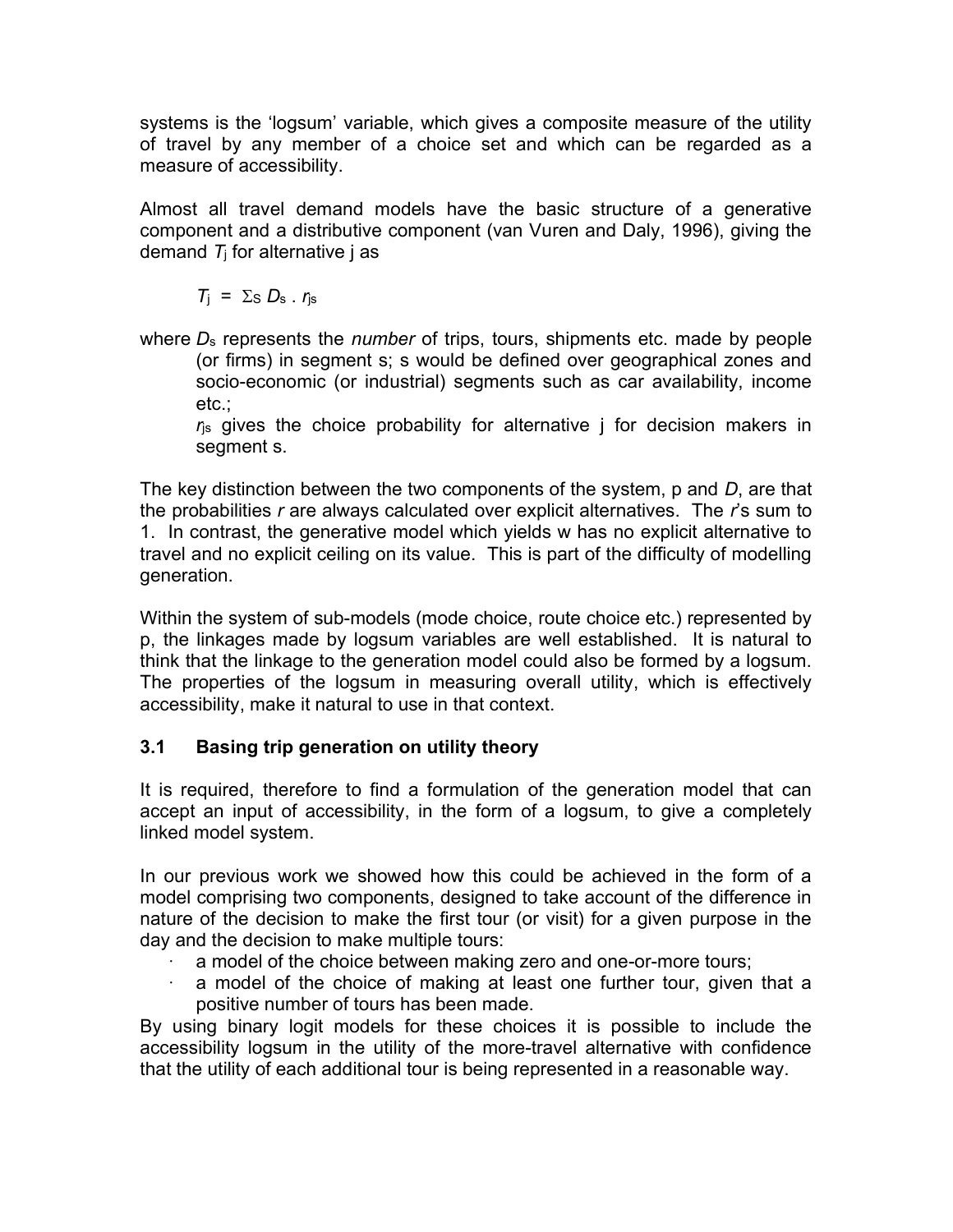Models of this type have been found to be successful in explaining generation in urban and regional contexts. In other contexts, such as long-distance and international corridors, simpler models have been found to be satisfactory, largely because the possibility of making two tours in a day, or even a week, is very unlikely.

An alternative approach is mentioned by Larsen (2003) who suggests that the parameter of a Poisson distribution can be interpreted as a utility. However, this suggestion is not yet convincing in his equations – it "may have some merit" as he says, but that still needs to be demonstrated. Essentially the mechanism by which accessibility influences trip rates needs to be clarified.

Thus the only plausible approach currently known for including accessibility in a proper model of generation is to set up that model as a choice between alternatives with explicit numbers of choices and to attach the logsum accessibility variable to these in a reasonable way. An example of this procedure is the 'stop-go' model discussed in our previous work.

## 3.2 Appropriate forms of model

In the stop-go model the choice of whether to travel at all (to make zero vs. one or more journeys) and a recurring choice of whether to make further journeys (1/2+, 2/3+ journeys etc.) are modelled as binary logit choices. If the probability of an individual  $\,$  making at least one journey is  $\,p_{_{n}}$ , and the probability of making a further journey at each stage is  $\it q_n$  , then the expected number of journeys is

$$
D_n = \frac{p_n}{1 - q_n} \tag{1.1}
$$

When the 0/1+ model and the 1/2+, 2/3+... models are the same, the stop-go model reduces to a geometric model with parameter  $(1-\pmb{\rho}_n)$  .  $^1$ 

In this case, suppose the 'stop' alternative for individual n has utility  $V_n^0$ , which may incorporate all non-accessibility (e.g. socio-economic) effects, and the 'go' alternative has a utility of  $\lambda \cdot V_n^*$  , a multiple of the logsum. Then the probability of travel is: bice of whether to make further journeys<br>
d as binary logit choices. If the probability<br>
ourney is  $\rho_n$ , and the probability of making<br>
en the expected number of journeys is<br>  $=\frac{\rho_n}{1-q_n}$  (1.1)<br>
2/3+... models are the sa

$$
p_n = q_n = \frac{\exp(\lambda \cdot V_n^*)}{\exp(\lambda \cdot V_n^*) + \exp(V_n^0)}
$$
(1.2)

And equation (1.1) becomes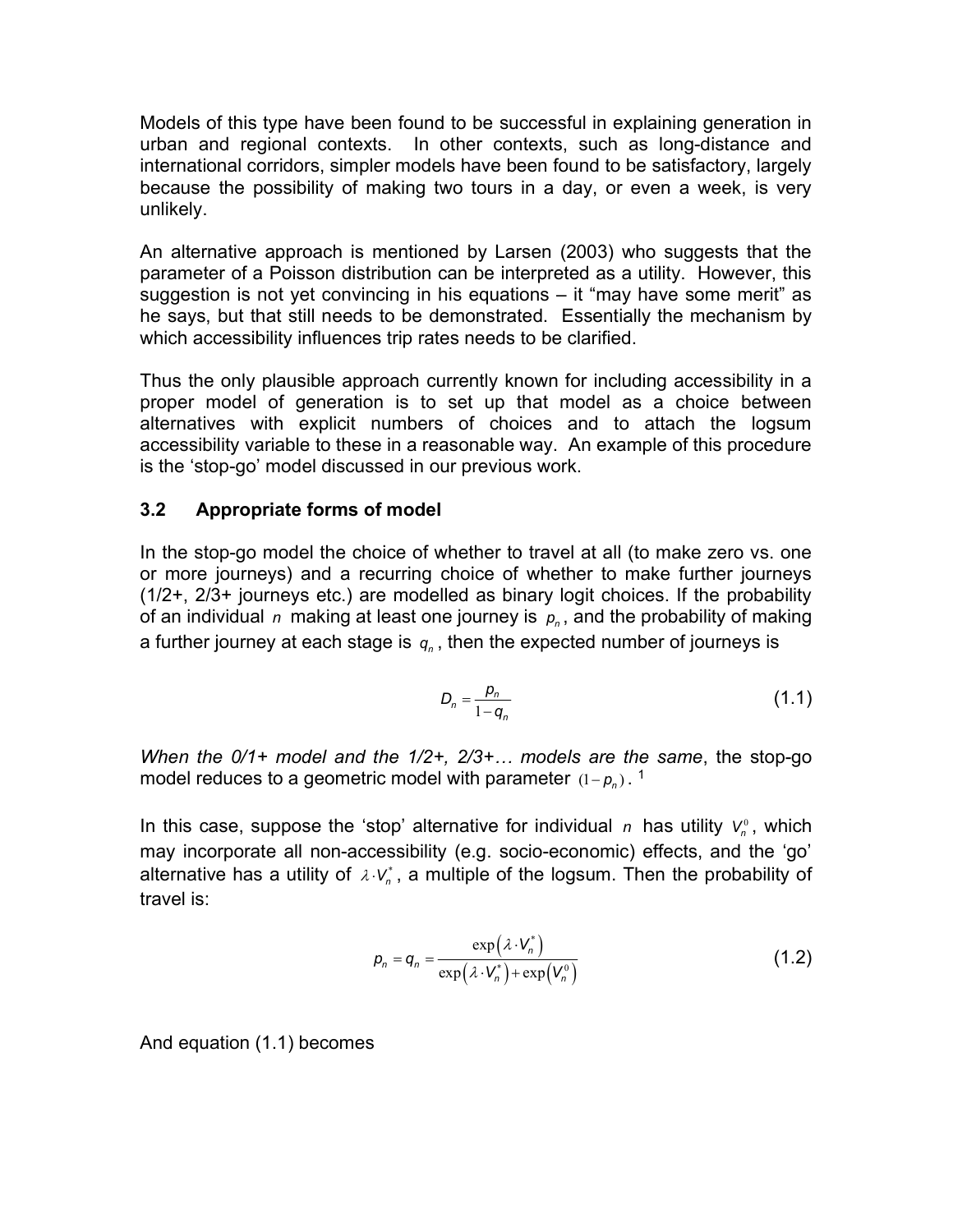$$
D_n = \exp(\lambda \cdot V_n^* - V_n^0)
$$
  
=  $\alpha \cdot \exp(\lambda \cdot V_n^*)$  (1.3)

 $\left(V_n^* - V_n^0\right)$ <br>  $\left(\lambda \cdot V_n^*\right)$ <br>
ty. That is, the exponential model has<br>
ber of trips as a stop-go model in which<br>
Since for forecasting the expectation D where  $\alpha$  does not depend on accessibility. That is, the exponential model has the same expectation of the forecast number of trips as a stop-go model in which the two model components are identical. Since for forecasting the expectation D is the chief statistic of interest, we may consider the exponential model to be an implementation for forecasting of this simplified stop-go or geometric model. The exponential model thus has a secure basis in utility theory.

It is interesting to compare this derivation of exponential trip generation with the Poisson model. Firstly note that, while the two models both give rise to a mean trip rate that is an exponential of the logsum, the probability distributions for the actual number of trips made by an individual are very different. Figure 1 shows geometric and Poisson distributions with means equal to one, four and ten. The mode of the Poisson distribution occurs around the mean, whereas the mode of the geometric distribution is always zero. The geometric distribution also has a larger variance. Visually, the difference between the distributions is clear. Visually, it is also clear that the difference is less for lower trip rates.

For urban and regional contexts, the acceptability of this special case of the stopgo model is questionable. Behaviourally, the decision whether to travel at all (0/1+ trips) is usually found to be quite different from the decision whether to make a further trip (1/2+, 2/3+ etc.), and so the geometric model cannot be recommended for trip generation in those contexts.

For long-distance travel, however, a single model is acceptable. In Daly (1997) it was argued that, for these contexts, the exponential model was an acceptable approximation to the logit model of binary choice between 0 and 1 tours. However, on the basis of the discussion above, we see that the exponential model is actually an exact implementation of the geometric model, of which each step is modelled by a binary choice. The fact that the probability of making more than one tour is very small is no longer important to the theory but is important to the ability of the model to represent the actual behaviour accurately.

Summarising, we may conclude that:

- · the exponential model can be considered to be an implementation of the geometric model, which in turn is a simplification of the stop-go model described by Daly (1997);
- · the exponential model thus has a secure basis in utility theory;
- the Poisson model can also be set up to generate a mean trip rate which is proportional to the logsum; however, the link to utility theory in this case has yet to be established;
- the problem with the exponential model is that it does not represent observed behaviour in urban and regional contexts well, hence the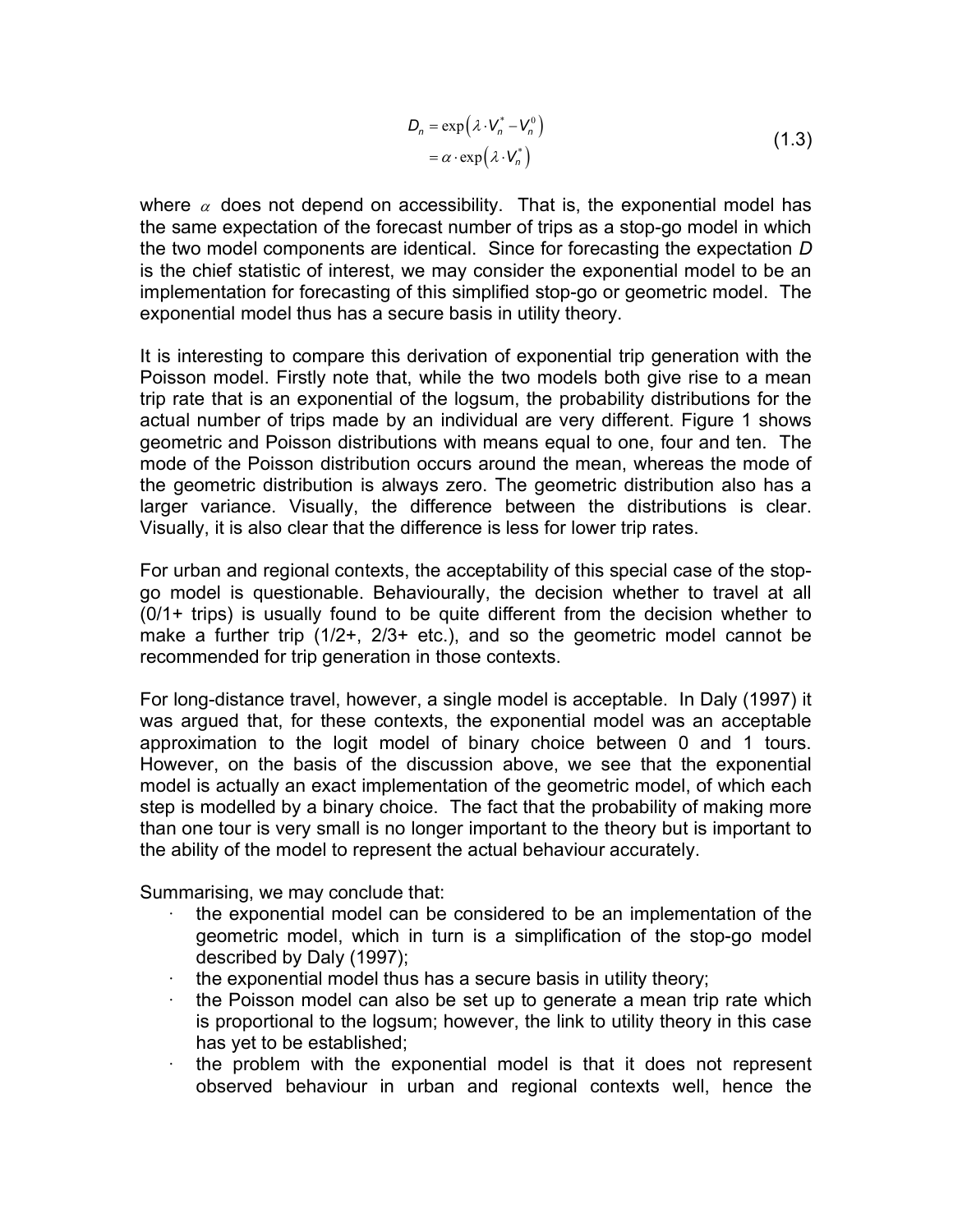requirement to model 0/1+ choice separately from choices involving multiple tours;

- Larsen (2003) found a corresponding problem with the Poisson model in some of his tests on Norwegian data, where he found it necessary to introduce an initial binary choice model for the 0/1+ choice;
- in long-distance corridors there is little need to distinguish the 0/1 choice from the repeat choices, and the exponential model then becomes a much more reasonable prospect.

Finally, we should note that the exponential model is different from a constantelasticity model. While the demand changes proportionally to stimulus changes in both models, in the exponential model the stimulus is an absolute change in utility, while in the constant-elasticity model the stimulus is a *proportional* change, usually in a generalised cost. The difficulty in the elasticity model is then to define a zero for generalised cost, i.e. defining exactly which components should and should not be included. This difficulty does not arise in the exponential model.

## 4. CONSUMER SURPLUS FOR THE EXPONENTIAL MODEL

We consider a model system comprising a compound model of trip generation and the choice, for each generated trip, of one of a number of alternatives. We refer to the choice model as a model of distribution; it may refer to mode, route or other choices.

An advantage in this context of an exponential trip generation model is the availability of an exact analytic expression for consumer surplus as a function of characteristics of any of the alternatives in the distribution model. This expression is valid whenever the trip *distribution* model is a GEV model: MNL, nested logit, cross-nested logit and other models are all encompassed. means), and y set to meas), sense of<br>
onential trip generation model is the<br>
for consumer surplus as a function of<br>
he distribution model. This expression<br>
encompassed.<br>
is presented here, along with an<br>
NL case is illust

The expression for consumer surplus is presented here, along with an explanation of its properties. The simple MNL case is illustrated first, before the general GEV formulation is considered.

#### 4.1 Multinomial logit (MNL)

In an MNL choice model, the probability of choosing alternative  $i$ , for any individual  $n$ , is:

$$
P_{in} = \frac{\exp(V_{in})}{\sum_{j} \exp(V_{in})}
$$
\n(1.4)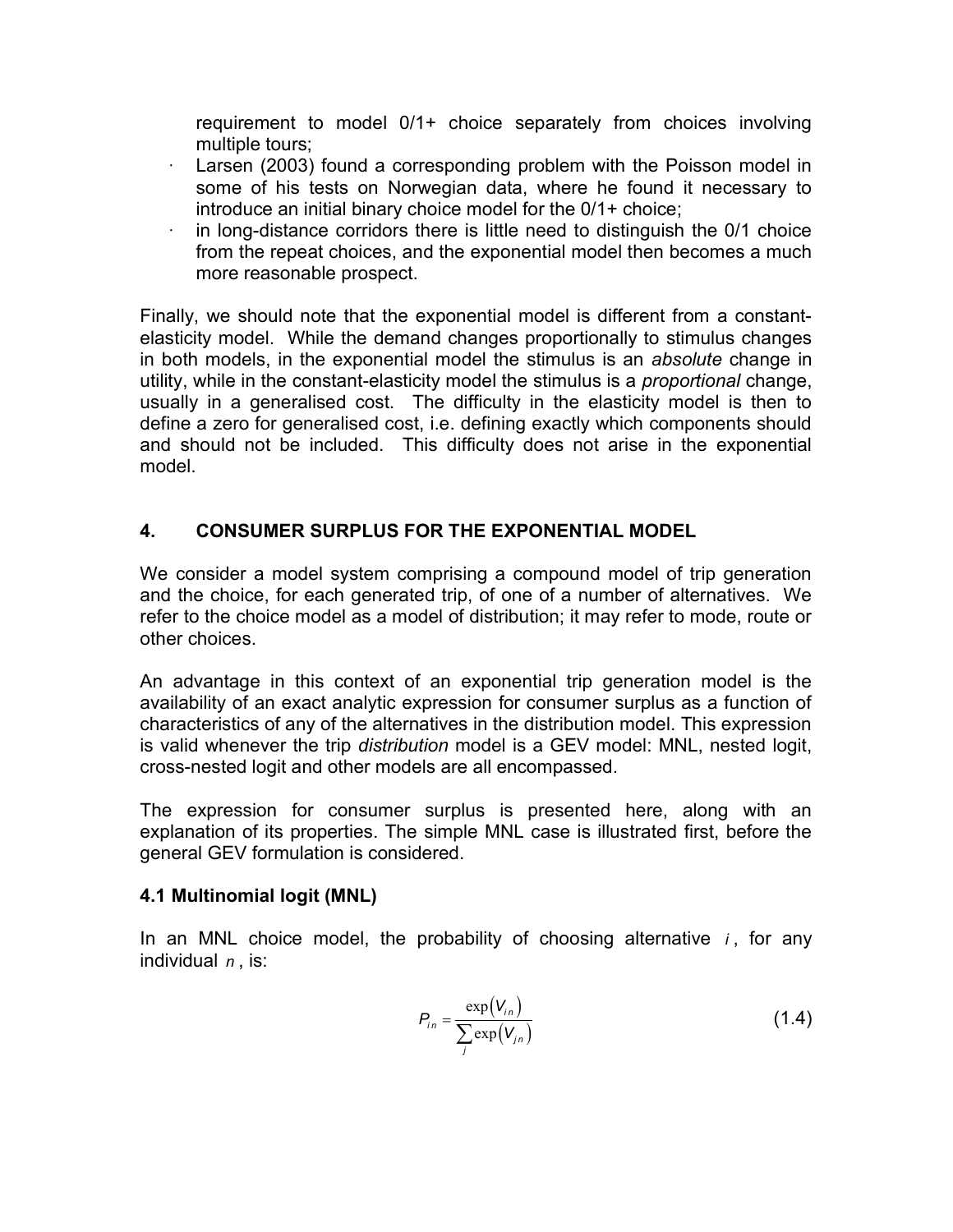Where  $V_{in}$  is the observed (modelled) portion of utility for alternative *i* as experienced by individual  $n$ .

The logsum:

$$
V_n^* = \log \sum_j \exp(V_{jn})
$$
 (1.5)

is a measure of the individual's expected utility from the choice situation<sup>2</sup>. The derivative of the logsum with respect to the utility of a particular alternative  $i$  is:

erved (modelled) portion of utility for alternative *i* as

\nall *n*.

\n
$$
V_n^* = \log \sum_j \exp(V_{j_n})
$$
 (1.5)

\ndividual's expected utility from the choice situation<sup>2</sup>. The

\nwith respect to the utility of a particular alternative *i* is:

\n
$$
\frac{\partial V_n^*}{\partial V_{j_n}} = \frac{\frac{\partial}{\partial V_{j_n}} \sum_j \exp(V_{j_n})}{\sum_j \exp(V_{j_n})} = \frac{\exp(V_{j_n})}{\sum_j \exp(V_{j_n})} = P_{j_n}
$$
 (1.6)

\n*expected utility with respect to the utility of alternative i*.

i.e. the derivative of the expected utility with respect to the utility of alternative  $i$ is equal to the choice probability of that alternative. This has an intuitive appeal. The choice probability of an alternative can be interpreted as the demand function for that alternative, given a single decision maker facing a single choice situation: in this context the expected utility is the consumer surplus for that individual. with respect to the utility of alternative *i*<br>alternative. This has an intuitive appeal.<br>e can be interpreted as the demand<br>e decision maker facing a single choice<br>utility is the consumer surplus for that<br> $\mathbf{H}$ , the o to the utility of alternative *i*<br>This has an intuitive appeal.<br>Interpreted as the demand<br>naker facing a single choice<br>consumer surplus for that<br>Il trip rate for an individual is<br>(1.7)<br>The demand function for<br> $\frac{V_{1n}}{(V_{$ 

With an exponential trip generation model, the overall trip rate for an individual is given by:

$$
D_n = \alpha \cdot \exp\left(\lambda \cdot V_n^*\right) \tag{1.7}
$$

where  $\mathsf{V}_\mathsf{n}^*$  is the accessibility logsum, as in (1.5). The demand function for alternative  $i$  is:

$$
D_{in} = D_n \cdot P_{in} = \alpha \cdot \exp\left(\lambda \cdot V_n^*\right) \cdot \frac{\exp(V_{in})}{\sum_j \exp(V_{jn})}
$$
(1.8)

The consumer surplus is usually defined as the area under, mathematically the integral of, the demand function. That is, it is the function whose derivative, with respect to the utility of each alternative, is the demand function for that alternative. This has the same intuitive basis as the link between expected utility and choice probability above. The consumer surplus function for individual  $n$  is:

$$
CS_n = \frac{\alpha \cdot \exp(\lambda \cdot V_n^*)}{\lambda} - \frac{\alpha}{\lambda}
$$
 (1.9)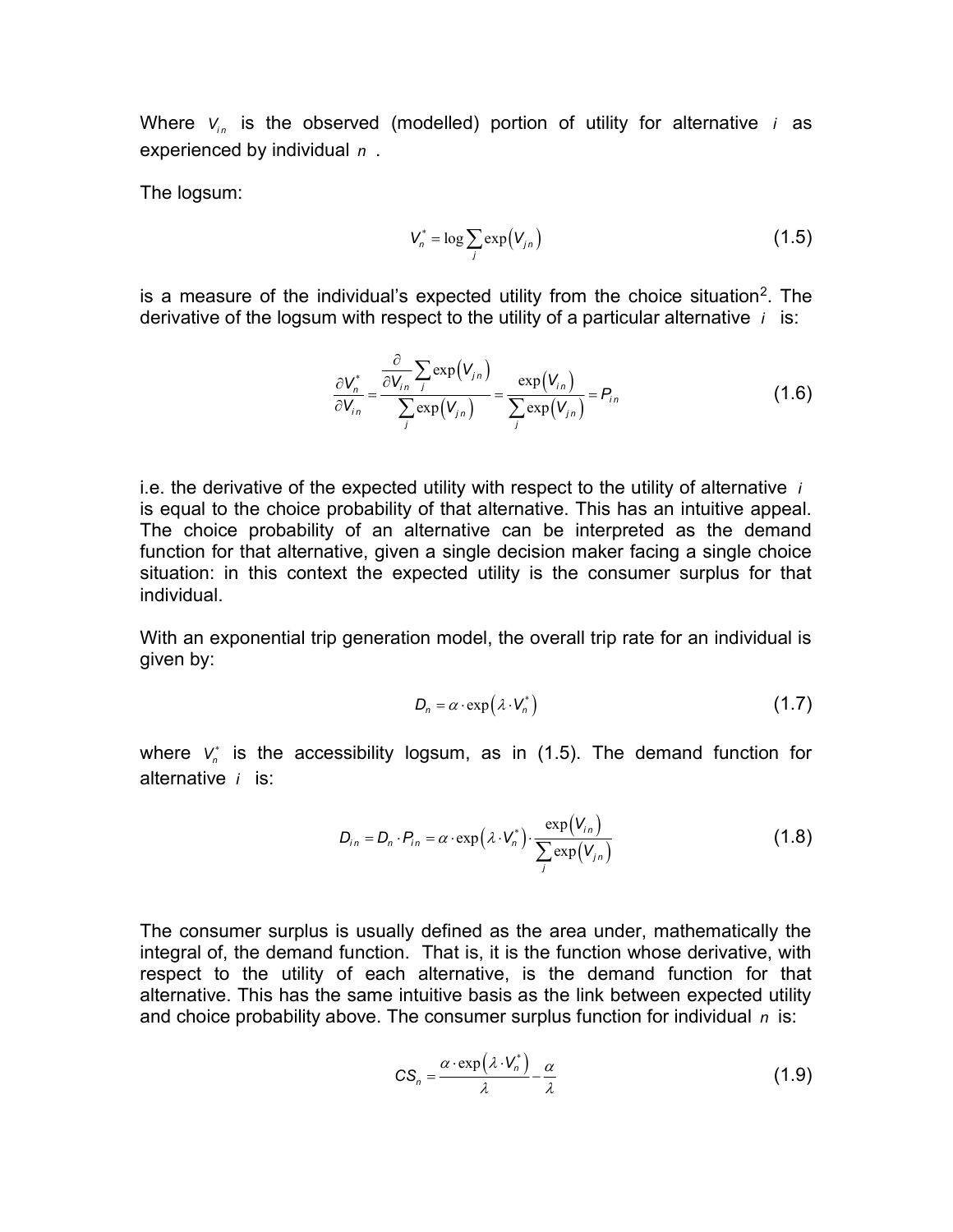which is unique up to the addition of an integration constant. The term  $-\frac{\alpha}{\lambda}$  is such a constant, since it does not depend on the utilities, and has been chosen because it ensures that the function is well behaved as  $\lambda \rightarrow 0$ . integration constant. The term  $-\frac{\alpha}{\lambda}$  is<br>
d on the utilities, and has been chosen<br>
l behaved as  $\lambda \to 0$ .<br>
ed by differentiation with respect to  $V_{i,n}$ ,<br>  $\frac{V_{i,n}}{(V_{j,n})} = P_{i,n}$  (1.10)

The validity of the expression can be verified by differentiation with respect to  $V_{in}$ , remembering that

$$
\frac{\partial V_n^*}{\partial V_{in}} = \frac{\exp(V_{in})}{\sum_j \exp(V_{jn})} = P_{in}
$$
\n(1.10)

then

e addition of an integration constant. The term 
$$
-\frac{\alpha}{\lambda}
$$
 is  
does not depend on the utilities, and has been chosen  
ne function is well behaved as  $\lambda \to 0$ .  
  
sin can be verified by differentiation with respect to  $V_{in}$ ,  
  

$$
\frac{\partial V_n^*}{\partial V_{in}} = \frac{\exp(V_{in})}{\sum_j \exp(V_{in})} = P_{in}
$$
  
(1.10)  
  

$$
\frac{\partial CS_n}{\partial V_{in}} = \frac{\partial CS_n}{\partial V_n^*} \cdot \frac{\partial V_n^*}{\partial V_{in}}
$$
  

$$
= (\alpha \cdot \exp(\lambda \cdot V_n^*)) \cdot \left(\frac{\exp(V_{in})}{\sum_j \exp(V_{in})}\right)
$$
  

$$
= D_n \cdot P_{in}
$$
  

$$
= D_{in}
$$

By expanding the exponential term in (1.9) as a Taylor series, it is possible to show that, thanks to the inclusion of the constant  $-\frac{\alpha}{\lambda}$  ,

$$
CS_n = \alpha \cdot V_n^* + O(\lambda) \tag{1.12}
$$

So as  $\lambda \rightarrow 0$ , i.e. the trip rate becomes constant, the consumer surplus becomes simply the fixed trip rate multiplied by the expected utility or logsum for a single trip.

#### 4.2 Generalised Extreme Value (GEV)

In the general GEV framework, a discrete choice model is defined by a function  $G = G(y_1,..., y_r)$  where  $y_i = \exp(V_{in})$  in our notation:  $V_{in}$  is the observed portion of utility for alternative  $i$ , as experienced by the individual  $n$ . There are four conditions on G , set out by McFadden (1978), which are sufficient to ensure that the choice model given by:

$$
P_{in} = \frac{y_i G_i}{\mu G} \tag{2.1}
$$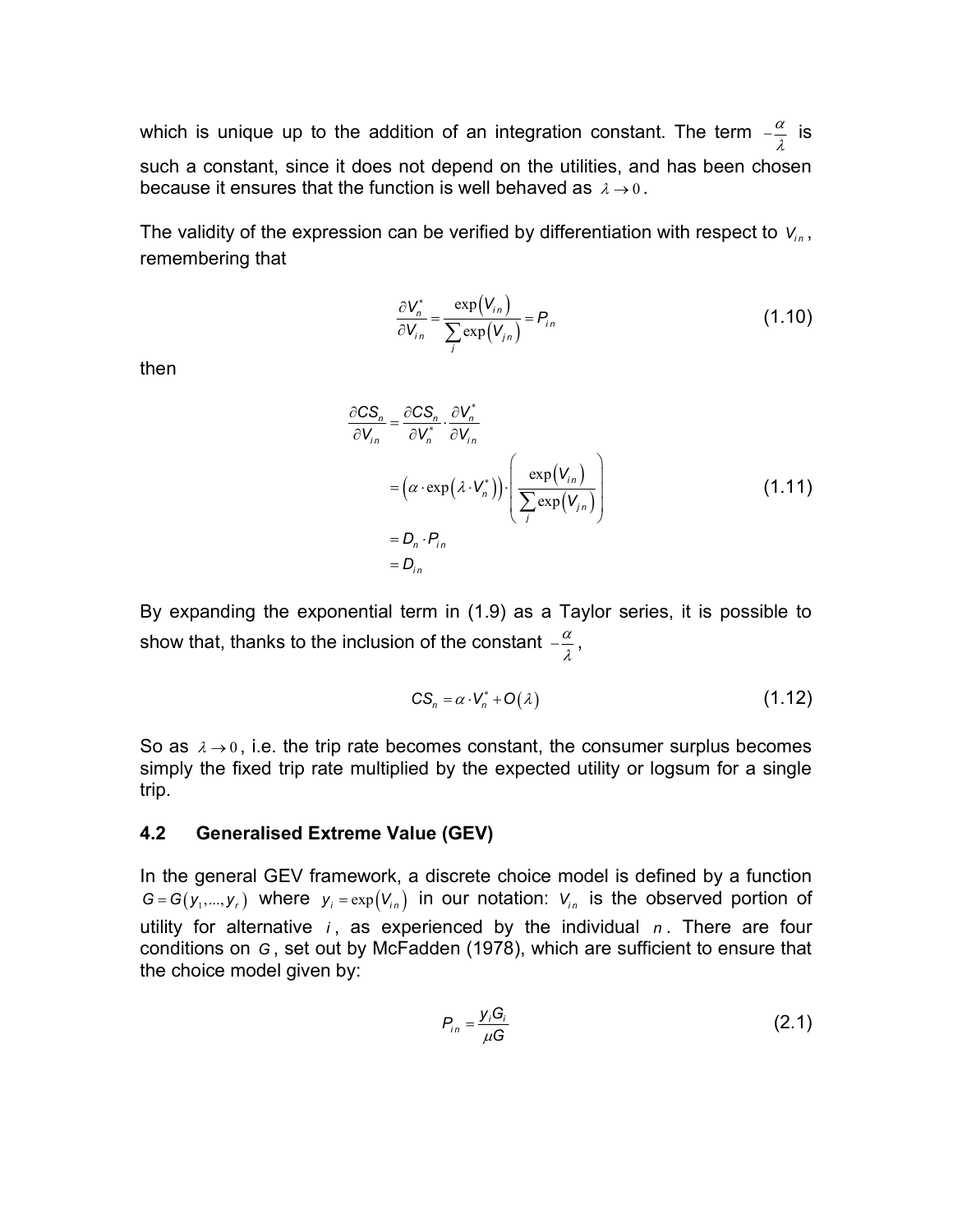is a RUM model, where  $G_i = \frac{\partial G}{\partial y_i}$  $G_i = \frac{\partial G}{\partial y_i}$  $\frac{\partial G}{\partial y_i}$  and  $\mu > 0$  is such that G is homogeneous of degree  $\mu$  in  $y_1, ..., y_r$ .

The expected utility gained by the decision maker is given by:

$$
\tilde{U}_n = \frac{\log G + \gamma}{\mu} \tag{2.2}
$$

where  $\gamma$  is Euler's constant. The derivative of the expected utility with respect to  $V_{in}$ , the modelled utility of alternative *i* is: cision maker is given by:<br>  $=\frac{\log G + \gamma}{\mu}$  (2.2)<br>
ivative of the expected utility with respect to<br> *i* is:<br>  $\frac{\partial y_i}{\partial V_{i_n}} = \frac{G_i}{\mu G} \cdot y_i = P_{i_n}$  (2.3)<br>
lity with respect to the utility of alternative *i*<br>
ternative *i*, a

$$
\frac{\partial \tilde{U}_n}{\partial V_{in}} = \frac{\partial \tilde{U}_n}{\partial y_i} \cdot \frac{\partial y_i}{\partial V_{in}} = \frac{G_i}{\mu G} \cdot y_i = P_{in}
$$
 (2.3)

i.e. the derivative of the expected utility with respect to the utility of alternative  $i$ is equal to the choice probability of alternative  $i$ , as anticipated.

With exponential trip generation and a GEV distribution model, the demand for an alternative  $i$  is given by:

$$
D_{in} = \alpha \cdot \exp\left(\lambda \cdot \tilde{U}_n\right) \cdot \frac{y_i G_i}{\mu G} \tag{2.4}
$$

The corresponding consumer surplus function is:

$$
CS_n = \frac{\alpha \cdot \exp\left(\lambda \cdot \tilde{U}_n\right)}{\lambda} - \frac{\alpha}{\lambda} \tag{2.5}
$$

This can be verified by differentiation with respect to  $V_{in}$ , bearing in mind (2.3):

ability of alternative *i*, as anticipated.

\nation and a GEV distribution model, the demand for

\n
$$
D_{in} = \alpha \cdot \exp\left(\lambda \cdot \tilde{U}_n\right) \cdot \frac{y_i G_i}{\mu G} \tag{2.4}
$$
\ner surplus function is:

\n
$$
CS_n = \frac{\alpha \cdot \exp\left(\lambda \cdot \tilde{U}_n\right)}{\lambda} - \frac{\alpha}{\lambda} \tag{2.5}
$$
\nentiation with respect to

\n
$$
V_{in}
$$
, bearing in mind (2.3):\n
$$
\frac{\partial CS_n}{\partial V_{in}} = \frac{\partial CS_n}{\partial \tilde{U}_n} \cdot \frac{\partial \tilde{U}_n}{\partial V_{in}} \tag{2.6}
$$
\n
$$
= Q_{in}
$$
\nation constant which ensures that the function is well.

Once again  $-\frac{\alpha}{\lambda}$  is an integration constant which ensures that the function is well behaved as  $\lambda \rightarrow 0$ . By expanding the exponential term as a Taylor series, it is possible to show that

$$
CS_n = \alpha \cdot \tilde{U}_n + O(\lambda) \tag{2.7}
$$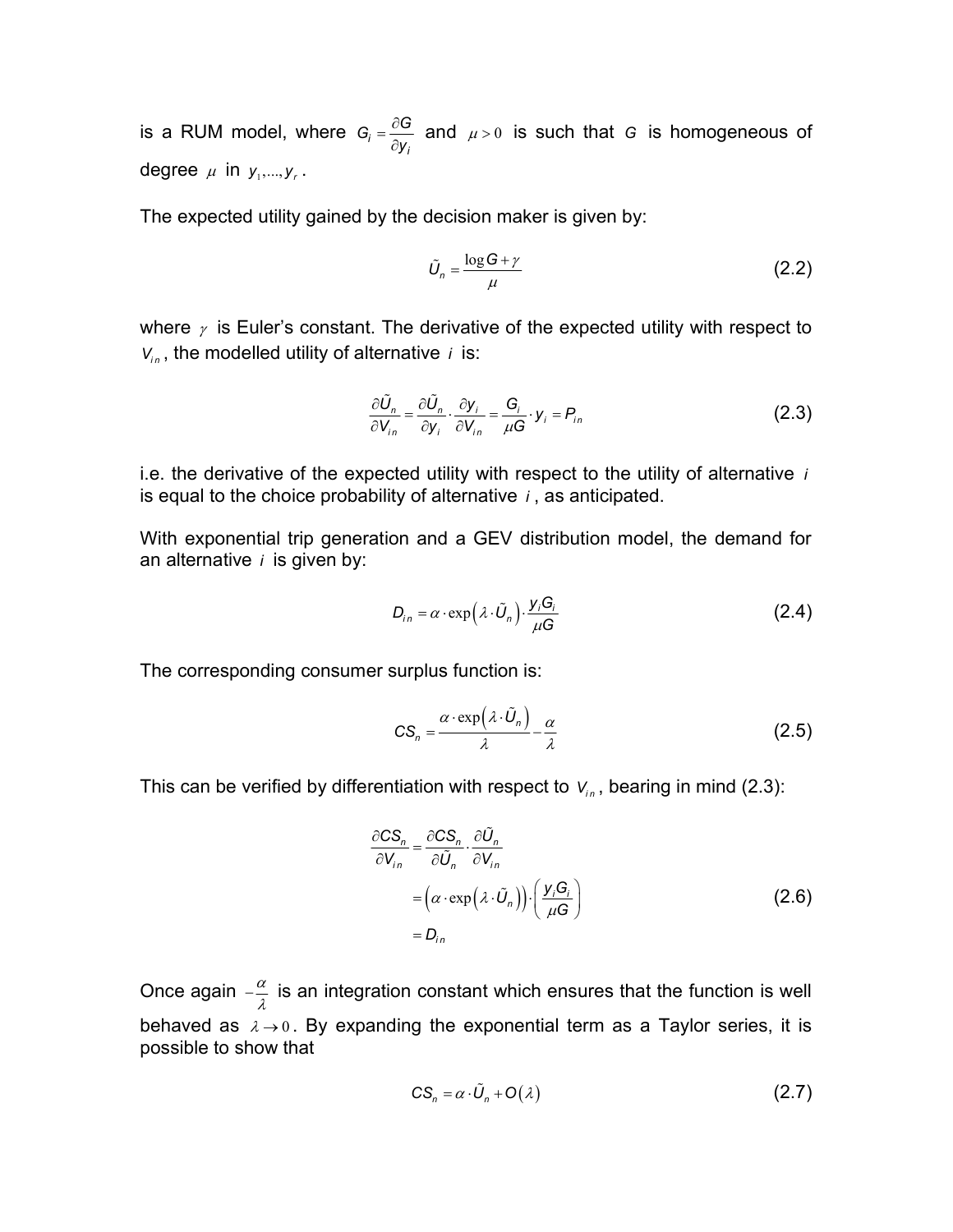So as  $\lambda \rightarrow 0$  the consumer surplus becomes simply the fixed trip rate multiplied by the expected utility for a single trip.

#### 4.3 Comparison with rule-of-a-half for changes in accessibility

The rule-of-a-half approximation is commonly used to estimate changes in consumer surplus arising out of a change in the utility of a particular mode, or more generally a change in accessibility, with a corresponding change in demand. It is a useful tool where an exact form for the consumer surplus function is not known. The rule-of-a-half formula gives:

$$
\Delta CS \approx D^0 \cdot \Delta \tilde{U} + \frac{1}{2} \cdot \Delta D \cdot \Delta \tilde{U}
$$
 (3.1)

Here,  $\Delta D = D^1 - D^0$  is the change in demand arising out of a change in accessibility/expected utility  $\Delta \tilde{U} = \tilde{U}^1 - \tilde{U}^0$ . The subscript n representing a particular individual or population segment has been dropped for the sake of clarity. The notation in (3.1) matches that in section 4.3 for a change in the expected utility from a GEV choice. The rule-of-a-half is often expressed for a single mode alternative  $i$ :

$$
\Delta CS_i \approx D_i^0 \cdot \Delta V + \frac{1}{2} \cdot \Delta D_i \cdot \Delta V_i
$$
 (3.2)

and the total change in consumer surplus is calculated as the sum over all modes. In the case of a mode becoming unavailable, special techniques using multiple rule-of-a-half calculations must be applied (Nellthorp and Hyman, 2001).

Since the rule-of-a-half is an approximation, the exact form of the consumer function ought to be used when it is available; as shown here, the exact formula is in fact simpler. We compare the two expressions for the case of exponential trip generation. The exact expression for the change in consumer surplus arising out of a change in accessibility is: segment has been dropped for the sake of<br>hes that in section 4.3 for a change in the<br>p. The rule-of-a-half is often expressed for a<br> $D_i^0 \cdot \Delta V + \frac{1}{2} \cdot \Delta D_i \cdot \Delta V_i$  (3.2)<br>r surplus is calculated as the sum over all<br>coming  $\frac{1}{2} \Delta D_i \Delta V_i$  (3.2)<br>
us is calculated as the sum over all<br>
unavailable, special techniques using<br>
applied (Nellthorp and Hyman, 2001).<br>
on, the exact form of the consumer<br>
ble; as shown here, the exact formula<br>
pressi

$$
\Delta CS = \frac{\alpha}{\lambda} \cdot \left( \exp\left(\lambda \tilde{U}^1\right) - \exp\left(\lambda \tilde{U}^0\right) \right) \tag{3.3}
$$

which can be derived easily from (2.5). Note that:

$$
\Delta CS = \frac{D^0}{\lambda} \cdot \left( \exp\left(\lambda \Delta \tilde{U}\right) - 1\right)
$$
 (3.4)

and

$$
\lambda \cdot \Delta CS = \Delta D \tag{3.5}
$$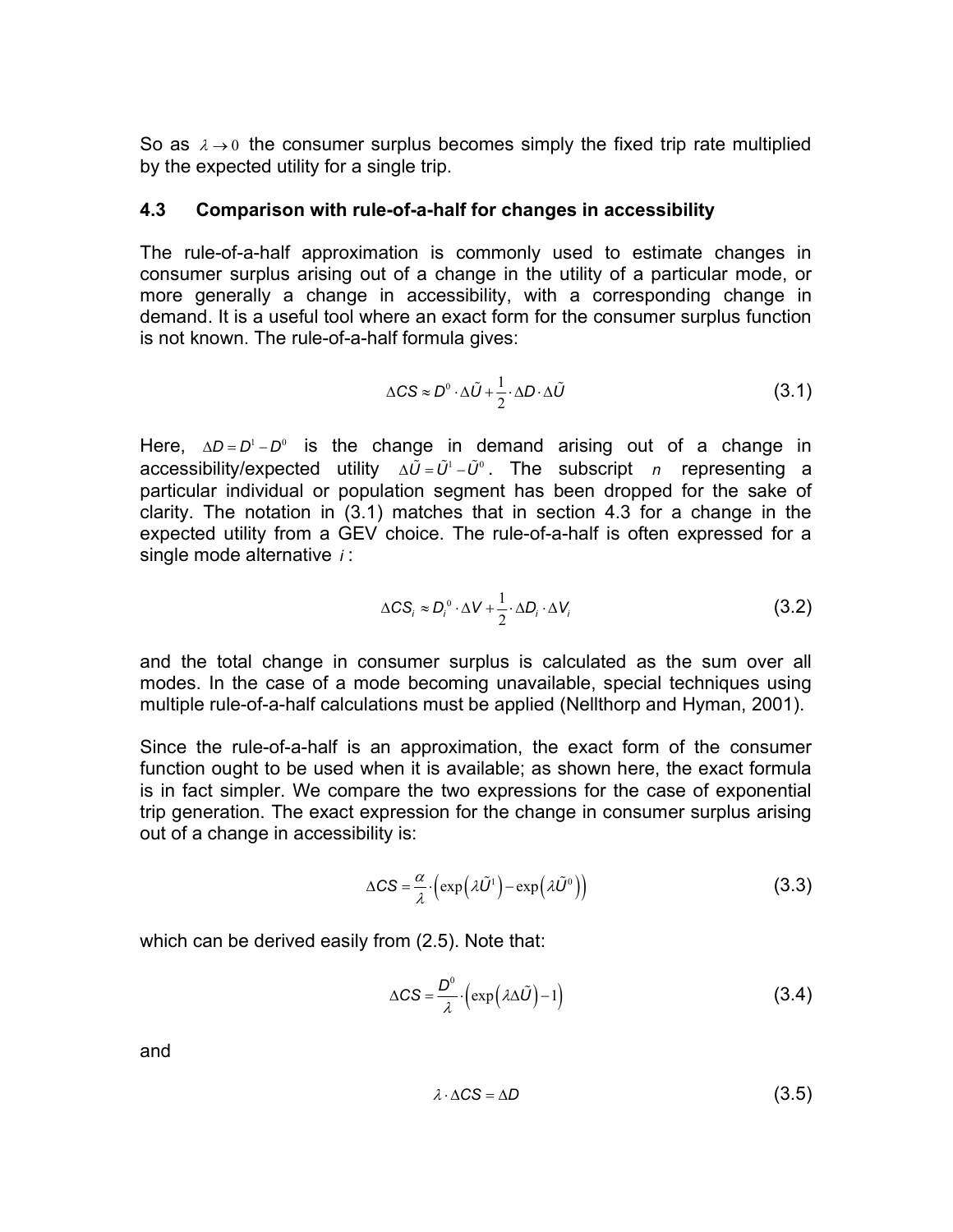a very simple calculation for use in practice. (3.4) can be expanded as a power series:

$$
\Delta CS = D^0 \left( \Delta \tilde{U} + \frac{\lambda \cdot (\Delta \tilde{U})^2}{2!} + \frac{\lambda^2 \cdot (\Delta \tilde{U})^3}{3!} + \dots \right)
$$
 (3.6)

while the rule-of-a-half expression in (3.1) and the formula (3.5) imply:

$$
\Delta CS^{ROH} = D^0 \cdot \Delta \tilde{U} + \frac{1}{2} \cdot \Delta \tilde{U} \cdot \lambda \cdot \Delta CS
$$
 (3.7)

and substituting (3.6) into (3.7):

calculation for use in practice. (3.4) can be expanded as a power  
\n
$$
\Delta CS = D^0 \left( \Delta \tilde{U} + \frac{\lambda \cdot (\Delta \tilde{U})^2}{2!} + \frac{\lambda^2 \cdot (\Delta \tilde{U})^3}{3!} + \dots \right)
$$
\n(3.6)  
\nof-a-half expression in (3.1) and the formula (3.5) imply:  
\n
$$
\Delta CS^{nont} = D^0 \cdot \Delta \tilde{U} + \frac{1}{2} \cdot \Delta \tilde{U} \cdot \lambda \cdot \Delta CS
$$
\n(3.7)  
\n
$$
\Delta CS^{nont} = D^0 \cdot \Delta \tilde{U} + \frac{1}{2} \cdot \Delta \tilde{U} \cdot \lambda \cdot D^0 \left( \Delta \tilde{U} + \frac{\lambda \cdot (\Delta \tilde{U})^2}{2!} + \frac{\lambda^2 \cdot (\Delta \tilde{U})^3}{3!} + \dots \right)
$$
\n(3.8)  
\n
$$
= D^0 \left( \Delta \tilde{U} + \frac{\lambda \cdot (\Delta \tilde{U})^2}{2} + \frac{\lambda^2 \cdot (\Delta \tilde{U})^3}{2!2} + \frac{\lambda^3 \cdot (\Delta \tilde{U})^4}{3!2} + \dots \right)
$$
\n(3.8)  
\n(3.8) from (3.6) we can see that:  
\n
$$
CS = \Delta CS^{nont} + D^0 \left( \lambda^2 \cdot (\Delta \tilde{U})^3 \left( \frac{1}{3!} + \frac{1}{2!2} \right) + \lambda^3 \cdot (\Delta \tilde{U})^4 \left( \frac{1}{4!} + \frac{1}{3!2} \right) + \dots \right)
$$
\n(3.9)  
\nthe original expression for rule-of-a-half:  
\n
$$
D^0 \cdot \Delta \tilde{U} + \frac{1}{2} \cdot \Delta D \cdot \Delta \tilde{U} + D^0 \left( \lambda^2 \cdot (\Delta \tilde{U})^3 \left( \frac{1}{3!} + \frac{1}{2!2} \right) + \lambda^3 \cdot (\Delta \tilde{U})^4 \left( \frac{1}{4!} + \frac{1}{3!2} \right) + \dots \right)
$$
\n(3.10)  
\non allows some insight into the exact consumer surplus expression,

By subtracting (3.8) from (3.6) we can see that:

$$
\Delta CS = \Delta CS^{ROH} + D^0 \left( \lambda^2 \cdot \left( \Delta \tilde{U} \right)^3 \left( \frac{1}{3!} + \frac{1}{2!2} \right) + \lambda^3 \cdot \left( \Delta \tilde{U} \right)^4 \left( \frac{1}{4!} + \frac{1}{3!2} \right) + \dots \right)
$$
(3.9)

or, replacing the original expression for rule-of-a-half:

$$
\Delta CS = D^0 \cdot \Delta \tilde{U} + \frac{1}{2} \cdot \Delta D \cdot \Delta \tilde{U} + D^0 \left( \lambda^2 \cdot \left( \Delta \tilde{U} \right)^3 \left( \frac{1}{3!} + \frac{1}{2!2} \right) + \lambda^3 \cdot \left( \Delta \tilde{U} \right)^4 \left( \frac{1}{4!} + \frac{1}{3!2} \right) + \dots \right) \quad (3.10)
$$

This expression allows some insight into the exact consumer surplus expression, as follows.

- The first term gives the accessibility improvement for the initial demand.
- The second term gives rule-of-a-half consumer surplus applied to the new demand which is generated by the accessibility improvement.
- The remaining terms are small but all are negative (a linear approximation overstates the integral of the exponential function).
- When  $\lambda \rightarrow 0$  the accessibility improvement is the only benefit (total demand remains constant).

Clearly the simple formula (3.5) would be used in practice, but this expansion reassures us that even when  $\lambda$  is small and poorly estimated the result will be well-behaved.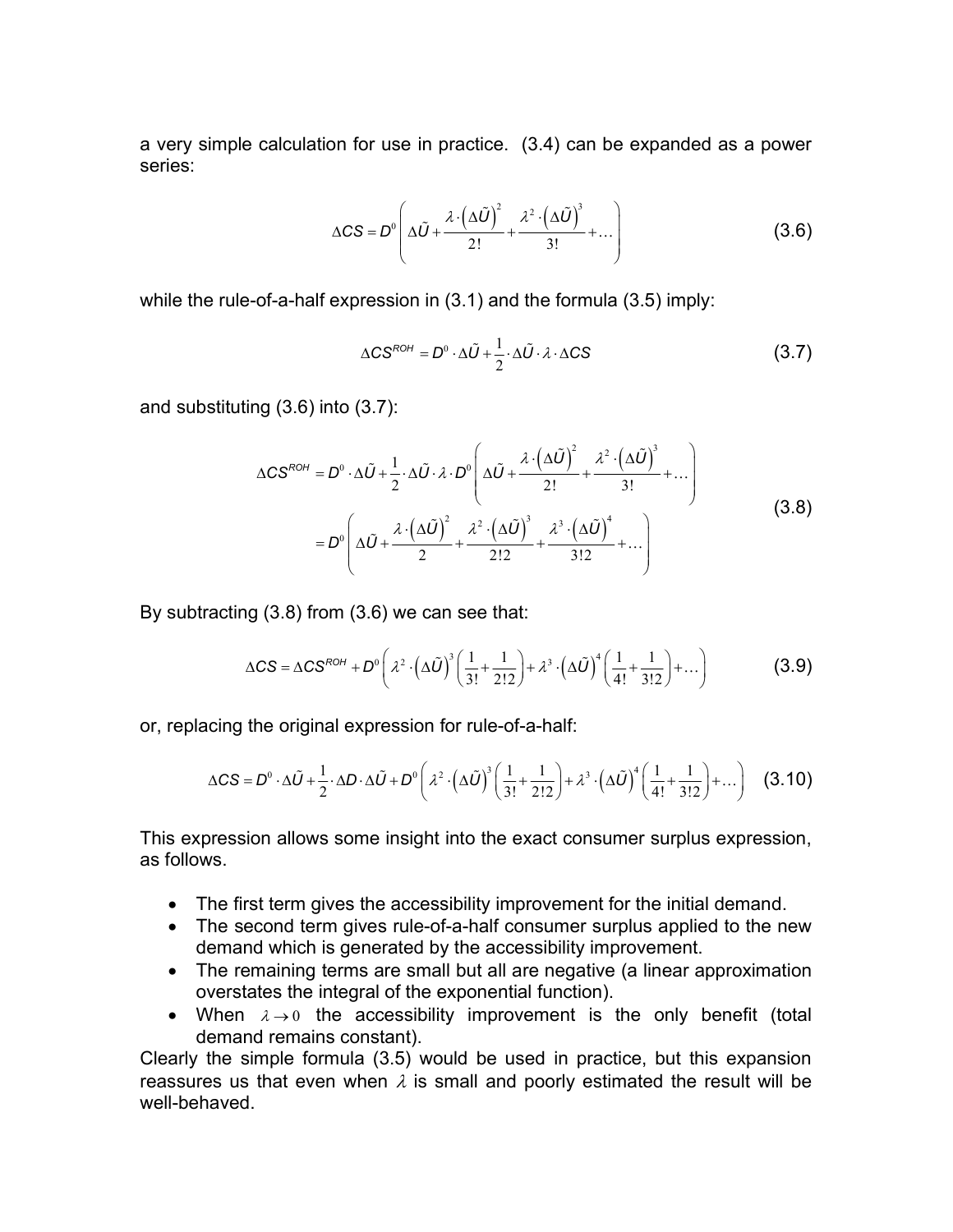## 5. ESTIMATION OF TRIP GENERATION MODELS

In general, software for the estimation of the types of models discussed in this paper is available. Such packages as ALOGIT and STATA offer adequate facilities for logit modelling and Poisson regression.

The difficulty, however, is in finding appropriate data for the estimation. We may consider three types of data.

First, Revealed Preference (RP) data should be the basic source for model estimation whenever possible. However, the cheaper forms of RP data, such as counts and intercept surveys, are not very useful for modelling trip generation in urban and regional contexts, because the chance that trips are observed in such surveys depends not only on the probability that the trip is made, but on also the probability that it is of sufficient length to be observed in the survey. Attempting to estimate the total number of trips made is then subject to substantial error. Attention is then directed to home interview surveys, which are an excellent source for trip generation data, but which are expensive to conduct. In some cases reference to national data sources will be useful.

In long-distance studies the issues are different. Here we can usually obtain RP information on a substantial fraction of trip-making in the corridor and build a model that represents the frequency of travel in the corridor as a function of accessibility. Such models are often quite successful, in that they give a significant relationship between accessibility and trip rate. A potential problem, however, is that the models incorporate a large element of destination choice, i.e. the decision to travel in the corridor, along with the actual trip generation; this is not necessarily a serious issue. The other problem is that the model implicitly assumes that if accessibility is improved (for example), people will begin to behave like those who currently live nearer the corridor. Since residential location is often correlated with other socio-economic and often attitudinal variables, this assumption may be inaccurate. It is also necessary to have information on the total population that *might* have travelled in the corridor. Nevertheless, RP data should be used whenever possible.

Second, because of the nature of trip generation, that an explicit choice does not exist as an alternative to travelling, the use of **Stated Preference (SP)** data in its usual discrete choice form is difficult. Because making trips is inextricably connected with activity patterns, it is very difficult for SP respondents, particularly within the short time frame of the interview, to give preference between options that involve trip making and those that do not.

The third type of data that has been used in corridor contexts is **Stated** Intentions (SI) data. Here, travellers are asked how many more or fewer trips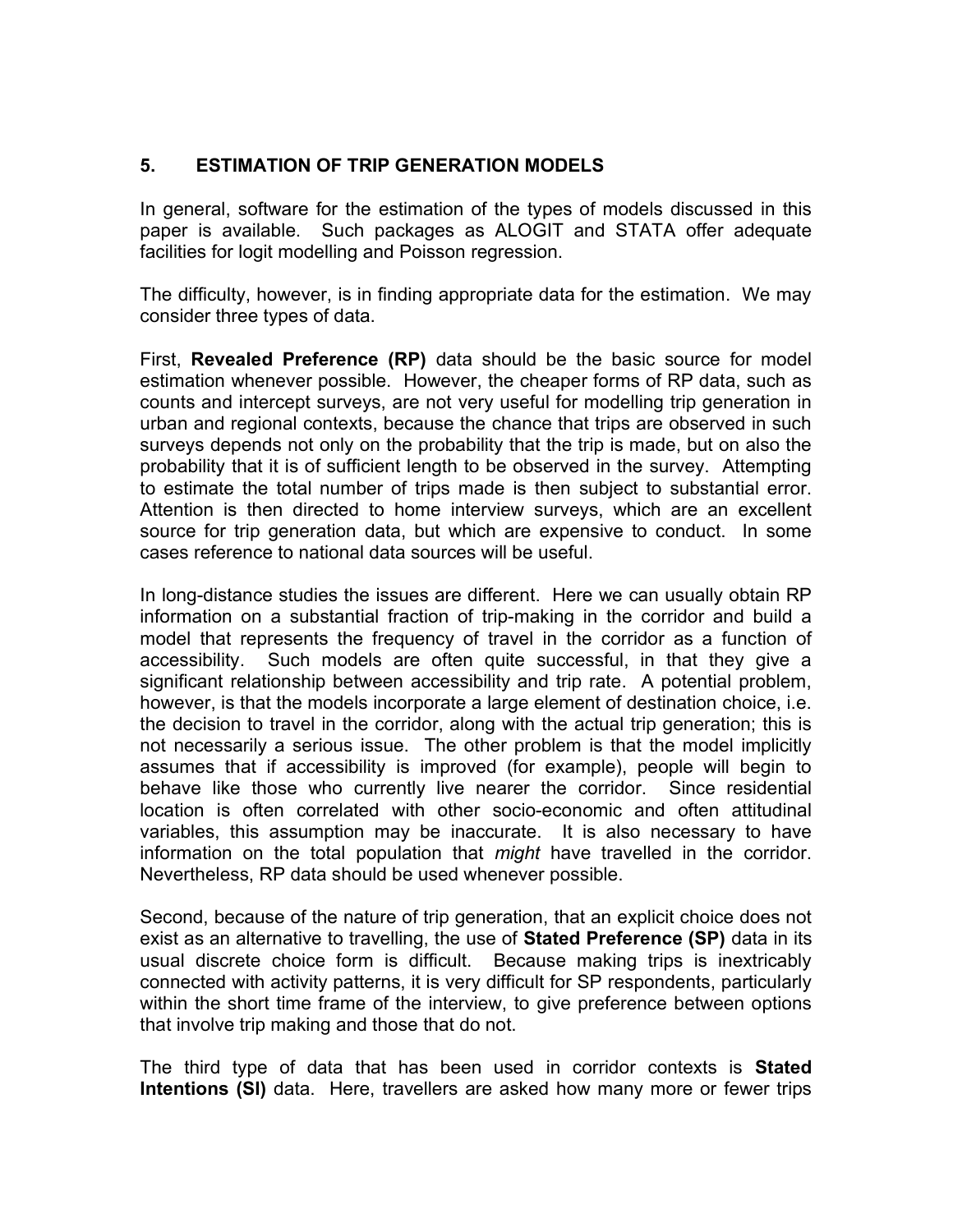they would make if accessibility changed. The success of models built on this type of data is perhaps surprisingly good, as we sometimes find a number of plausible significant variables and reasonable correlation with models built on RP data. Effects such as greater response to losses in accessibility than to gains are found, which in themselves are not surprising but require judgement as to whether they represent short-term or long-term effects (e.g. Kouwenhoven et al., 2006).

In each particular study context, analysts will need to construct a data base for model estimation that is specific to the issues of the study and the data that is available or can be collected.

## 6. CONCLUSIONS

There is a wide gap between the conventional methods of trip generation and the most sophisticated activity modelling methods. This paper attempts to improve standard modelling methods by improving the way in which data is analysed and connecting that better with the models applied in forecasting studies.

Utility maximisation is currently the best approach to setting up systems of forecasting models and we therefore seek to integrate generation models into a complete system, using the key variable of accessibility formulated as the overall utility or logsum from the other models of the system. At present this is possible only for generation models formulated as choice models.

For urban and regional models, it is usually found that the probability of making one or more trips has to be modelled separately from the probabilities of making multiple trips. However, for long-distance modelling that is not the case and a single model suffices. When a single model can be used, or as an approximation in other cases, the exponential model form can be used.

Consumer surplus can be calculated for model systems including an exponential frequency model by a very simple formula, which is close to the rule-of-a-half calculation when generation rates are small. This calculation is valid whenever the other travel choices in the system are represented by a GEV model.

Data issues in modelling generation are difficult. For urban and regional studies, home interview data, perhaps from national sources should be used wherever possible. For long-distance travel, intercept surveys will give the best basis. Stated Intentions data can sometimes be a valuable source.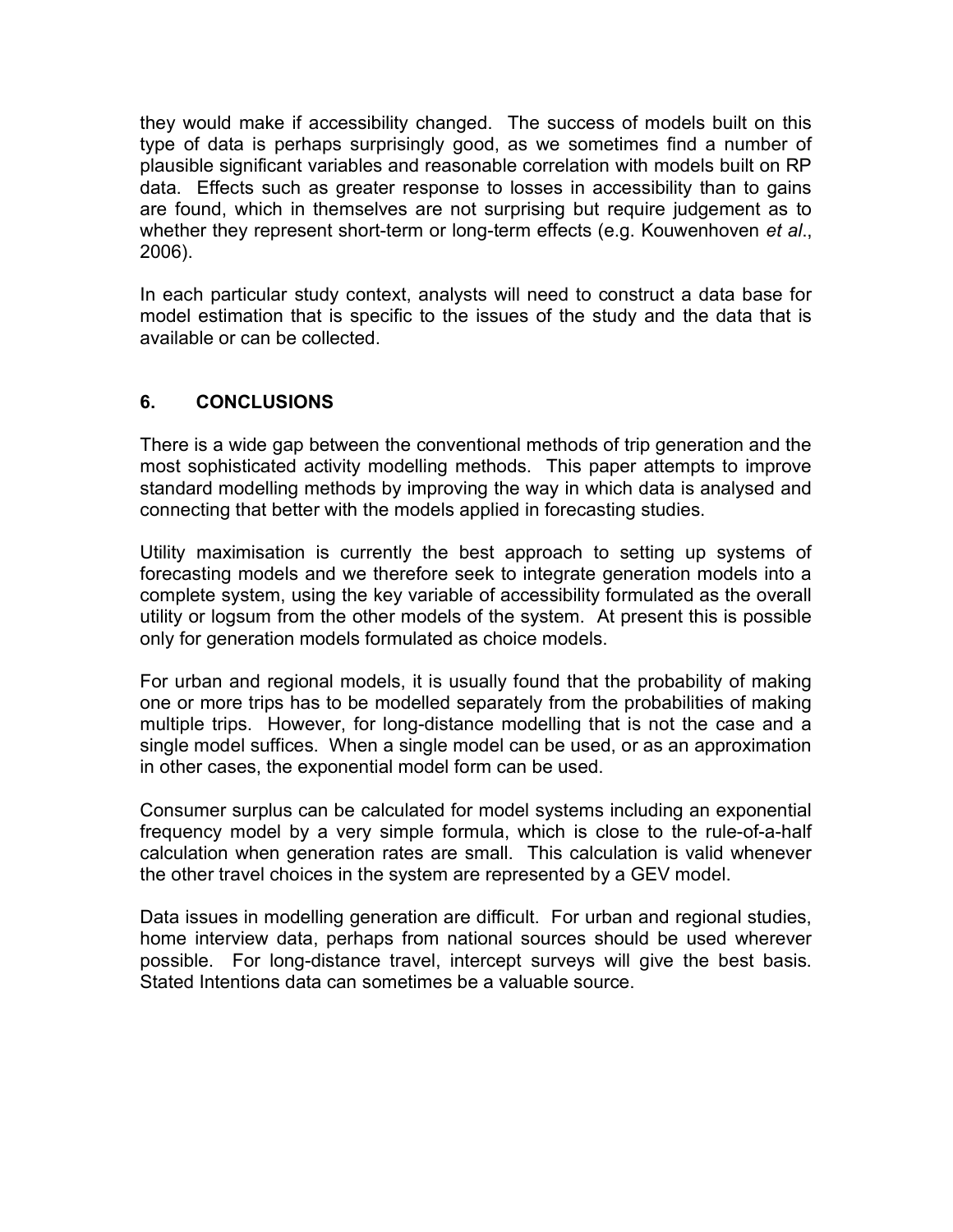#### References

Daly, A.J. (1997) Improved methods for trip generation, presented to PTRC European Transport Forum.

Kouwenhoven, M. Rohr, C., Miller, S. and Daly, A. (2006) Evaluating a replacement ferry for the Isles of Scilly using a discrete choice model framework, European Transport Conference, Strasbourg.

Larsen, O. (2003) Estimating independent and simultaneous trip frequency models for all travel purposes with combined Logit/Poisson, European Transport Conference, Strasbourg.

Nellthorp, J. and Hyman, G. (2001) Alternatives to the rule of a half in matrix based appraisal, European Transport Conference, Cambridge.

Ortúzar, J. de D. and Willumsen, L. Modelling Transport, John Wiley & Sons, second edition 1994, third edition 2001, reprinted 2004.

TEMPRO (2006) http://www.tempro.org.uk.

van Vuren, T., Daly, A.J. (1996) Forecasting Induced Traffic on Large-Scale Transport Infrastructure in Europe. In: PTRC European Transport Forum.

WebTAG (2006) http://www.webtag.org.uk.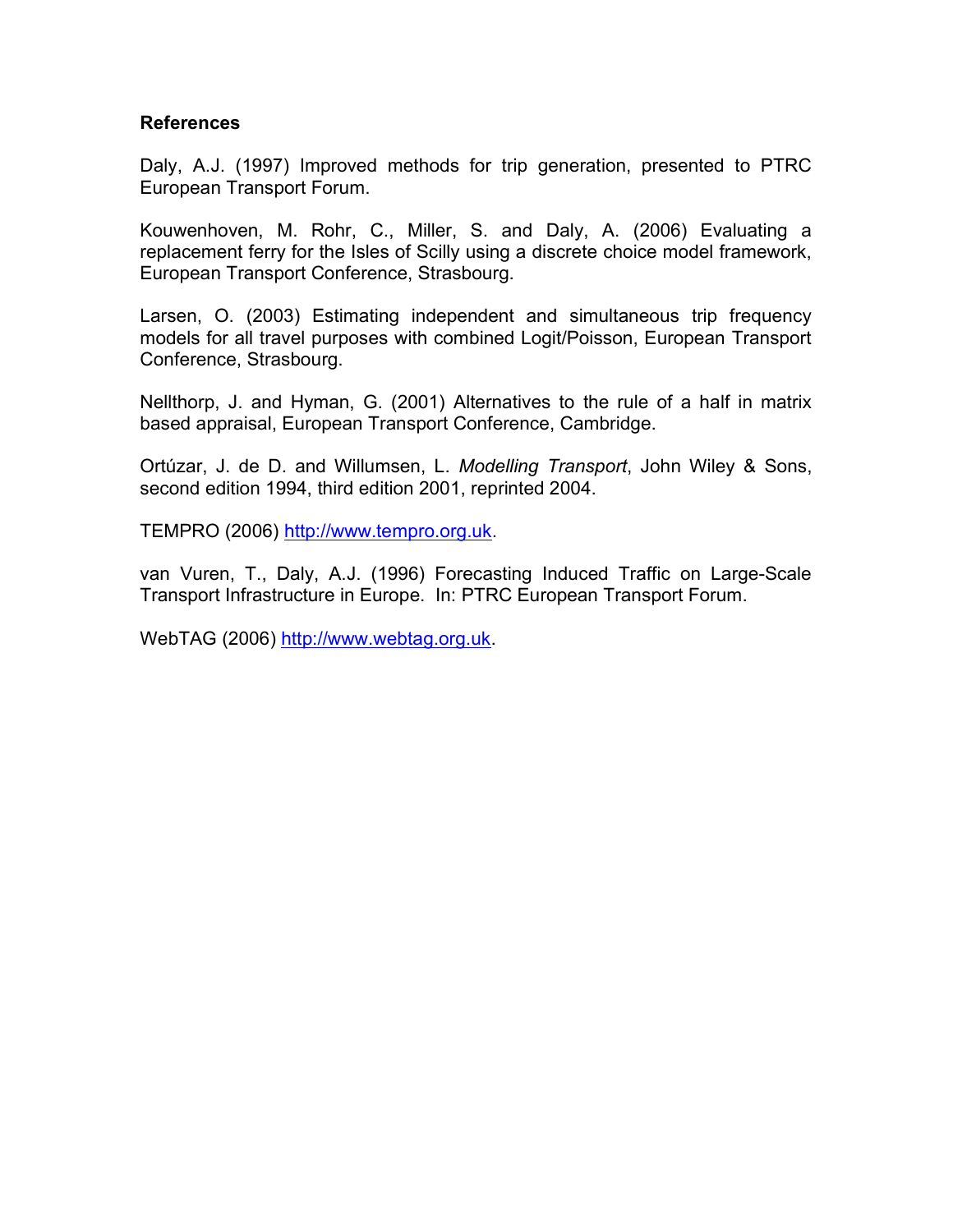